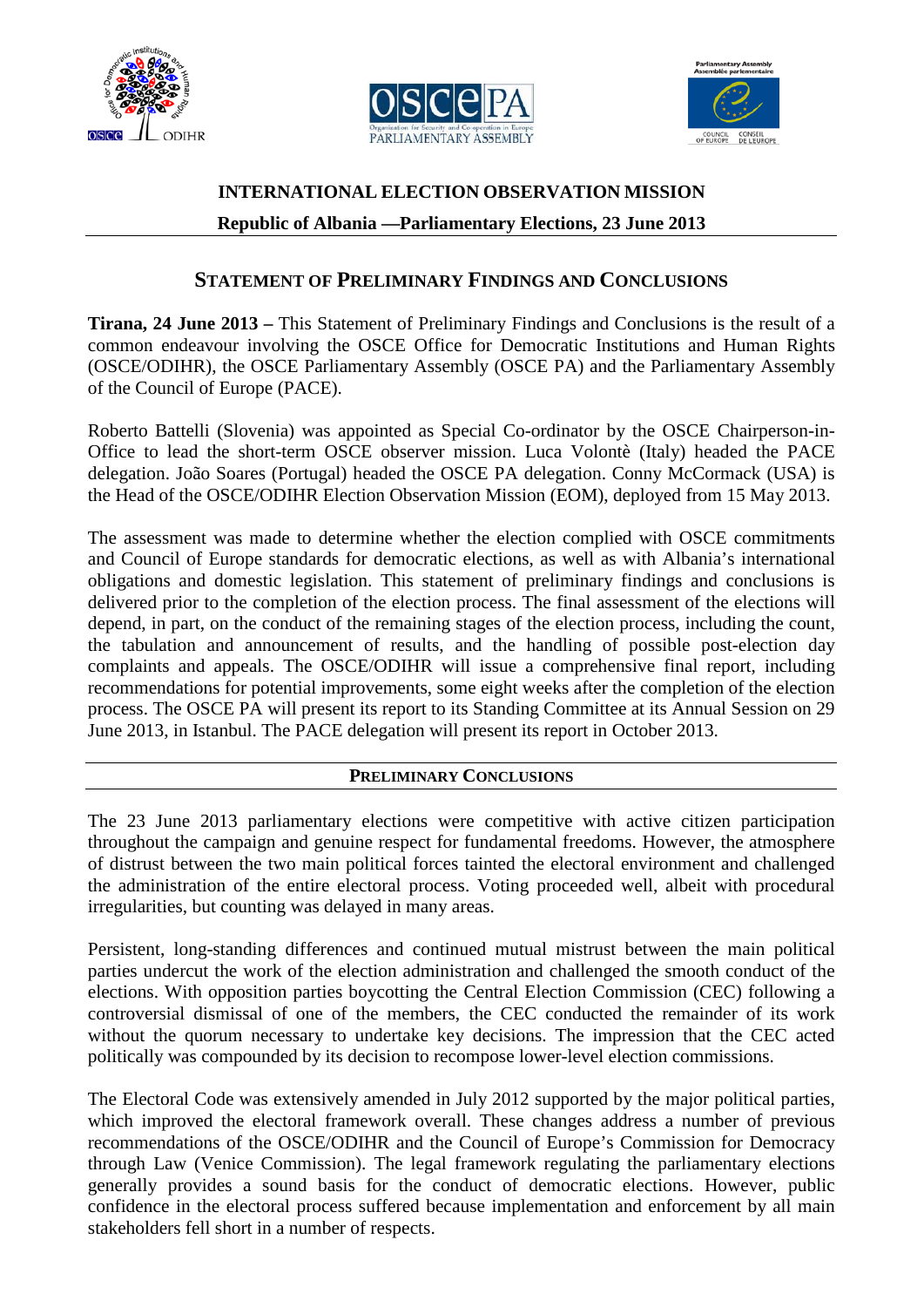In the absence of the CEC's decision on seat distribution in four electoral districts, the parliament's subsequent decision on the matter challenged the principle of due process and equality of the vote. The Constitutional Court denied jurisdiction in a complaint challenging the parliament's decision.

Sixty-six political parties and two independent candidates were registered to stand in a largely inclusive process that offered voters a genuine choice. The majority of registered political parties joined one of two electoral coalitions led by the Democratic Party (DP) or the Socialist Party (SP).

Candidates actively engaged in a vibrant campaign. The campaign environment was peaceful overall, with only a few isolated incidents of violence. As a positive development parties instituted and promoted programmatic platforms and engaged in substantive political debate. However, mutual accusations between the two largest parties, at times, detracted attention from the substance of the campaign.

Instances of continued blurring between state institutions and party interests challenged paragraph 5.4 of the 1990 OSCE Copenhagen Document and paragraph I.2.3 of the Venice Commission's Code of Good Practice in Electoral Matters. Allegations of vote-buying and pressure on publicsector employees, including instances of forced rally attendance and dismissal from employment, assessed by the OSCE/ODIHR EOM as credible, negatively impacted the pre-election environment. Campaign financing regulations did not afford sufficient transparency during the campaign period.

The technical preparations for the elections were adequate, despite some noted shortcomings, in particular in not meeting a number of legal deadlines. There was a late calling of sessions and an incomplete uploading of decisions on the CEC website, in contravention of the law. However, parties and media were informed and present in CEC sessions, which were open to the public and streamed online, and the CEC was fully co-operative with international observers.

There was general confidence in the quality of voter lists, with some concerns expressed primarily by the smaller political parties. The number of voters without a complete address was reduced by some 35 per cent ahead of these elections, which furthered accuracy. Voter lists were available for review and voters could verify and correct their data. Some 139 local mayors were fined for not fully meeting their legal obligation to inform the CEC of the number of voters and locations of voting centres.

The media environment was pluralistic throughout the campaign and offered content diversity, which allowed voters to make an informed choice. However, editorial independence was hampered by political influence. The public broadcaster granted the larger parties equitable news coverage, but was more positive in tone towards the ruling party. The media monitored by the OSCE/ODIHR EOM did not meet their legal obligation to provide smaller parties with the specified amount of news coverage. The late establishment of the Media Monitoring Board and its lack of collegiality lowered its effectiveness. The CEC adopted a controversial decision implying a requirement for broadcasters to air campaign material prepared by electoral subjects in their newscasts that impinged upon editorial freedom.

Women candidates received marginal news coverage reflecting continuing issues with women's participation in political life. While political parties fulfilled their requirement to include at least 30 per cent of each gender in the overall membership of Commissions of Electoral Administration Zones, women's representation on Voting Centre Commissions was only 18 per cent. The gender quota requirement for candidate lists was not met by the DP, SP and Socialist Movement for Integration in a number of electoral districts, which resulted in fines although non-compliant lists were registered.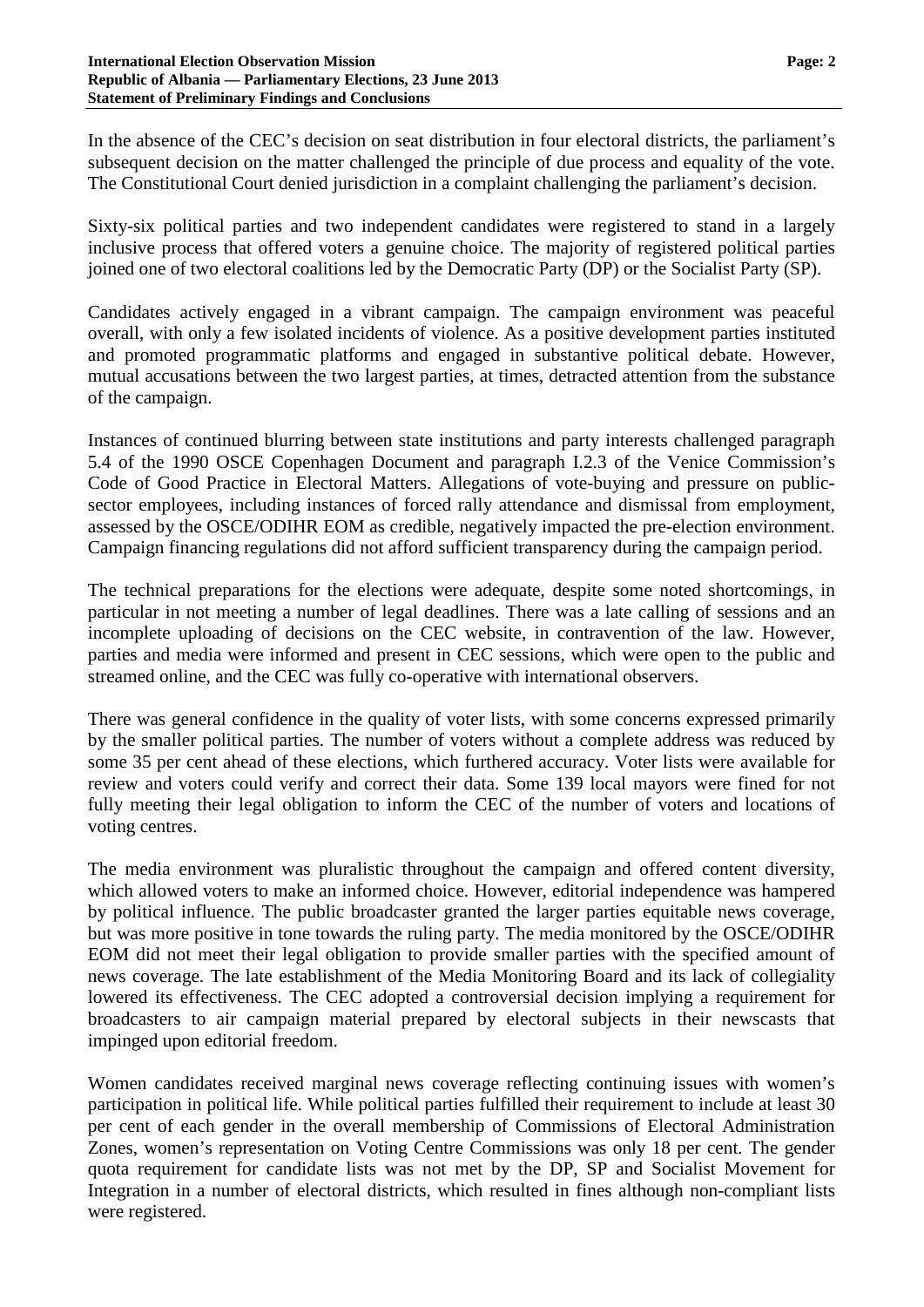Electoral stakeholders were not adequately provided effective legal remedy and due process to resolve election-related grievances. In key cases, adjudicative bodies refused consideration of complaints or exceeded their jurisdiction. Electoral subjects rarely used available electoral dispute resolution mechanisms.

The Electoral Code tasked the CEC to pilot two new election technology systems: electronic counting and electronic voter verification. However, the CEC missed a number of legal deadlines and did not adopt necessary regulations thus making successful implementation infeasible. The CEC officially cancelled both system pilots the week before election day.

On election day, voting proceeded relatively well, albeit with some procedural irregularities. Instances of group/family voting and inconsistent ink-verification were the most frequent irregularities observed. Closing procedures at voting centres and intake of ballot boxes at ballot count centres were assessed in more positive terms. The large presence of citizen and contestant observers throughout the day generally enhanced transparency, although in some cases partisan observers were observed interfering in the process. The killing of a party supporter in Lac and other isolated instances of violence tarnished the start to the elections. Counting was delayed in many areas due to late appointment of counting officials.

The final assessment of the elections will depend, in part, on the conduct of the remaining stages of the election process, including the counting, tabulation and announcement of results and the handling of possible complaints or appeals.

#### **PRELIMINARY FINDINGS**

#### **Background**

The 23 June parliamentary elections were widely viewed as an important test for Albania's democratic development and its aspirations towards European Union accession.<sup>[1](#page-2-0)</sup> The political environment has been tense since the last parliamentary elections in 2009 that resulted in near equal representation of the coalitions led by the Democratic Party (DP) and Socialist Party (SP), with 70 and 66 seats, respectively. The remaining four seats were won by the Socialist Movement for Integration (SMI), which subsequently joined the DP-led governing coalition.

Following the departure of the SMI from the governing coalition in March 2013, the parliament dismissed the SMI-proposed member of the Central Electoral Commission (CEC) who was replaced by a representative of the Republican Party (RP) from the governing coalition. It also led to the resignation of the three opposition-proposed members. The parliament has not approved the resignations, as the parties have not appointed their replacements.

The political climate was characterized by longstanding polarization between the DP and the SP and the mistrust of other parties towards them. The majority of registered political parties joined one of two coalitions for the upcoming elections: 25 parties were in the Alliance for Employment, Prosperity and Integration, led by the DP of Prime Minister Sali Berisha, and 37 parties joined the Alliance for European Albania, led by the SP and its leader Edi Rama.

<span id="page-2-0"></span>

<sup>&</sup>lt;sup>1</sup> Four municipal by-elections also took place on 23 June. The OSCE/ODIHR EOM followed these elections only to the extent that they affected the conduct of the parliamentary elections.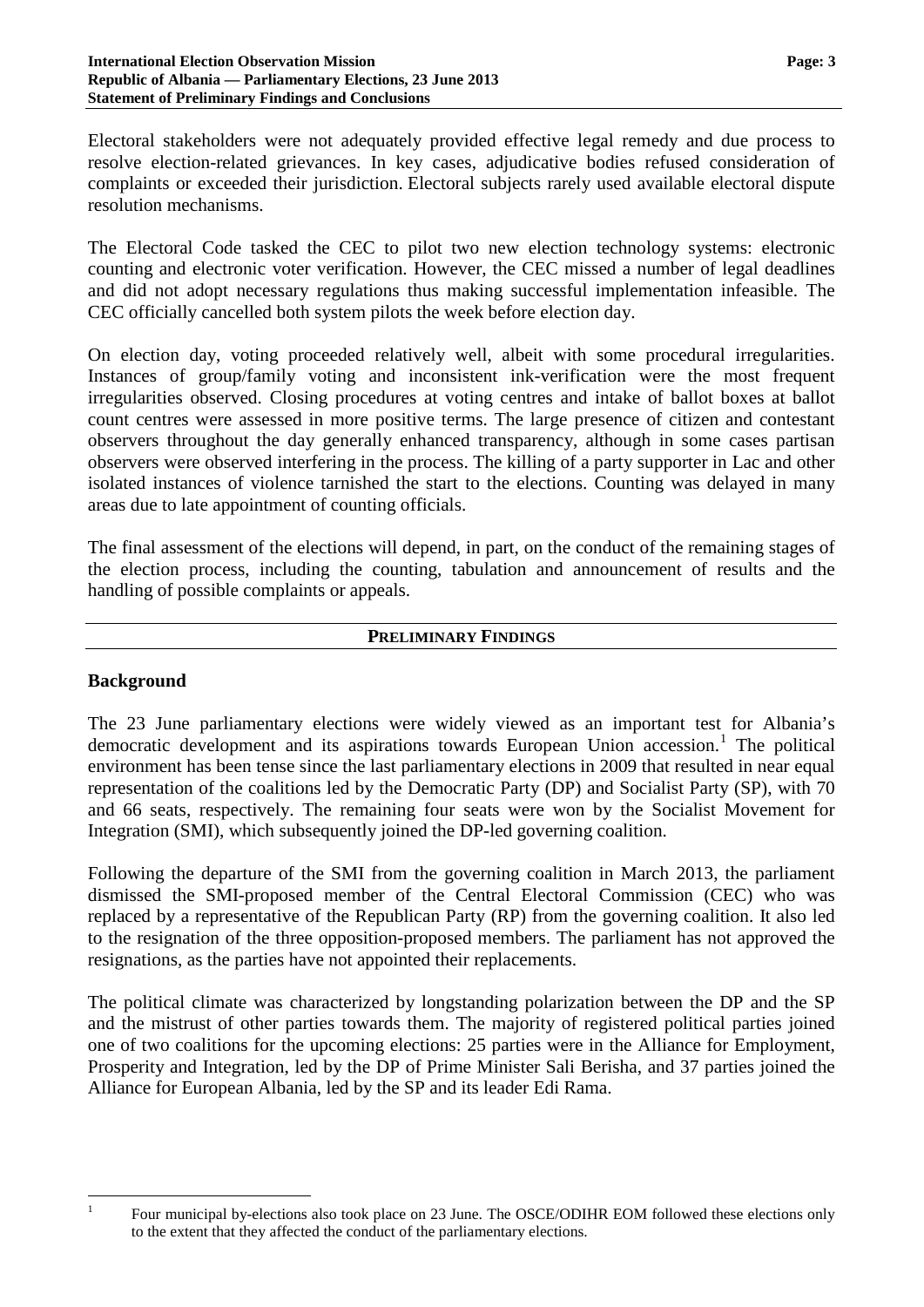#### **Legal Framework and Election System**

The legal framework regulating the parliamentary elections generally provides a sound basis for the conduct of democratic elections, if implemented fully and effectively. Public confidence in the electoral process suffered because implementation and enforcement by all main stakeholders fell short in a number of respects.

The Electoral Code was extensively amended in July 2012 supported by the major political parties, which improved the electoral framework overall. These changes address a number of previous recommendations of the OSCE/ODIHR and the Council of Europe's Commission for Democracy through Law (Venice Commission), including key revisions to the selection process for election commissioners, a revised process for voter list compilation, a simplified process for candidate registration, and more equitable access to media and public campaign funds. The Criminal Code was amended in March 2012 establishing new electoral offences and strengthening penalties for existing electoral offences. While prison terms for defamation and libel were repealed, they remain criminal offences.

However, some revisions weakened the framework, including less strict enforcement mechanisms for non-compliance with gender quotas for candidate lists and a more lenient provision on the use of public servants for campaign purposes. Many recommendations on crucial aspects remain unaddressed, including measures to enhance the impartiality of election commissions, independent candidate rights, campaign finance transparency, and effective electoral dispute resolution. Legislation does not adequately regulate or penalize the misuse of administrative resources, including public servants and officials campaigning. Proactive enforcement of provisions against campaign misconduct, including vote-buying, is weak. In addition, complaint mechanisms for lower-level election commissions lack clarity on jurisdiction and the process of resolution.

The 140-member unicameral Assembly (parliament) is elected for a four-year term under a proportional system within 12 multi-member electoral districts that correspond to the country's administrative regions. Political parties, coalitions and independent candidates can contest the elections, with closed candidate lists submitted by parties for each district. Parties that receive at least three per cent and coalitions that receive at least five per cent of valid votes in a district qualify for seat allocation.

The number of seats in each district ranges from 4 to 32. Based on current population distribution statistics submitted by the Ministry of Interior (MoI), the CEC is required to calculate the number of seats per district and submit the proposal to parliament for approval.<sup>[2](#page-3-0)</sup> While it is a technical calculation, the CEC was politically divided and unable to agree on the seat distribution. In the absence of a CEC proposal, parliament took the decision and based the seat distribution on the 2009 (rather than the 2013) population statistics, which challenged the principles of due process and equality of the vote. $3$ 

### **Election Administration**

The elections were administered by a three-tiered system comprising the CEC, 89 Commissions of Electoral Administration Zones (CEAZs) and 5,508 Voting Centre Commissions (VCCs). Counting

<span id="page-3-1"></span>

<span id="page-3-0"></span><sup>&</sup>lt;sup>2</sup> The number of seats assigned to each district must be based on the number of residents.<br><sup>3</sup> Two seats should have shifted districts under the current population statistics: Berat and Korce districts should have one seat less and Durres and Tirana districts one additional seat each. This is at odds with paragraph 7.3 of the 1990 OSCE Copenhagen Document whereby participating States commit to guarantee their citizens equal suffrage.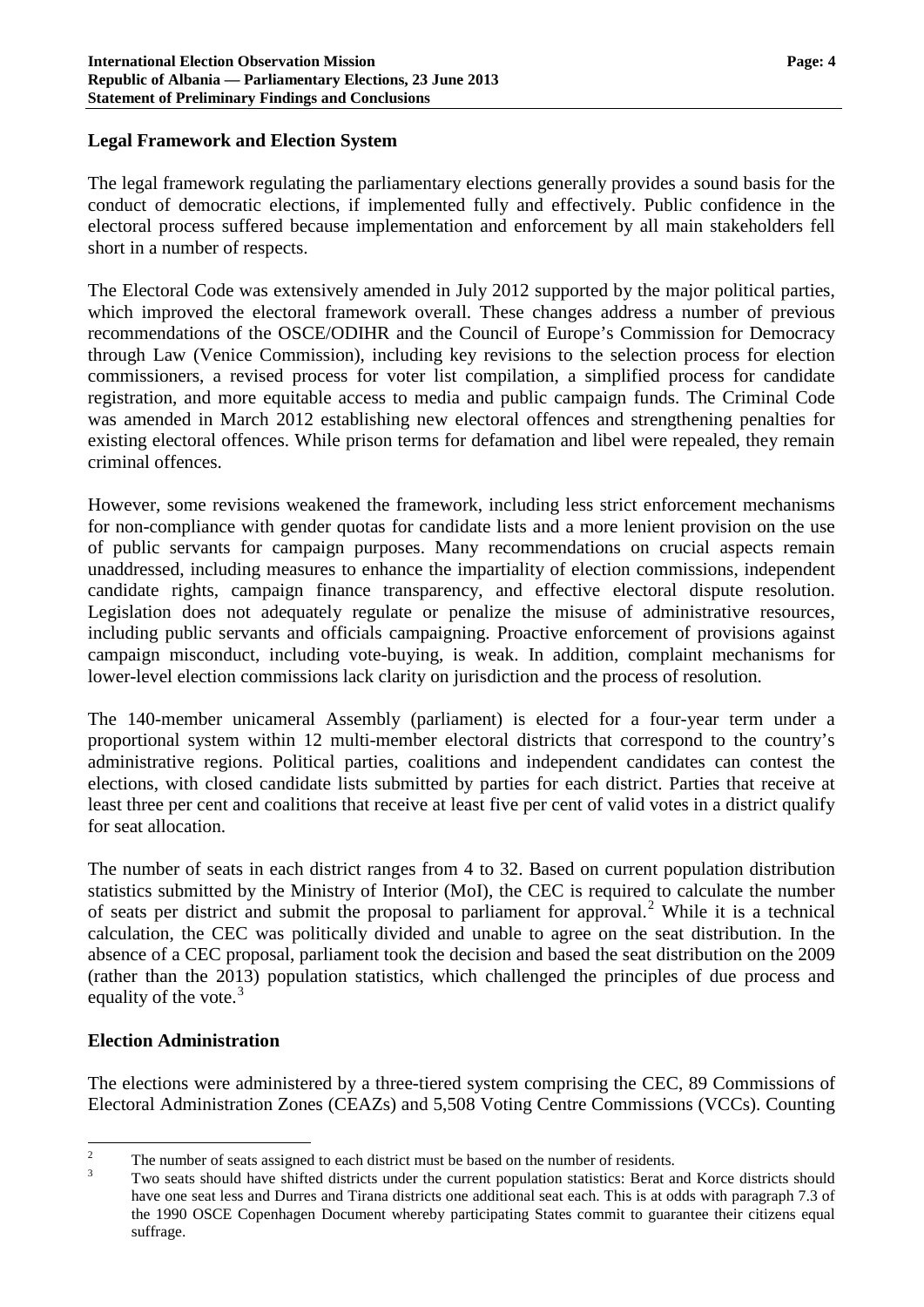#### **International Election Observation Mission Page: 5 Republic of Albania — Parliamentary Elections, 23 June 2013 Statement of Preliminary Findings and Conclusions**

took place in 89 ballot counting centres (BCCs), one for each Election Administration Zone (EAZ). Only the CEC is a permanent body. Election commissions at all levels have seven members and are composed of nominations from political parties based on their representation in the parliament. Political parties fulfilled their requirement to include at least 30 per cent of each gender in the overall CEAZ membership. No gender requirement is stipulated for VCCs and ballot count teams.

Parliament's dismissal and replacement of the SMI-nominated CEC member failed to follow due process.<sup>[4](#page-4-0)</sup> After the ensuing resignation of the CEC members nominated by the SP and Human Rights Union Party (HRUP) in April, the CEC operated with only four members.<sup>[5](#page-4-1)</sup> Political parties failed to find a solution. This prevented the CEC from regulating aspects of the electoral process in a procedurally legal manner as some decisions required adoption by a qualified majority of five votes. The non-voting SP representative to the CEC occasionally questioned the legality of CEC decisions made with four votes, although for the most part they refrained from challenging such decisions. A controversial CEC decision in terms of both procedure and substance was the adoption of rules for drawing the lots for assigning the order of contestants on the ballot. The decision, which required a qualified majority, was decided with only four votes.<sup>[6](#page-4-2)</sup> Furthermore, these rules were amended several days later allowing the CEC to change the order of parties on the ballot after the lottery, representing a substantive contravention of Article 98.3 of the Electoral Code.<sup>[7](#page-4-3)</sup>

The technical preparations for the elections were adequate, despite some noted shortcomings, in particular in not meeting a number of legal deadlines. Even prior to the CEC operating with only four members, it failed to adopt regulations necessary to supplement the Electoral Code, including the approval of its internal rules of procedures 60 days prior to election day as mandated by law. Regulations adopted in past elections were not amended to comply with the 2012 amendments to the Electoral Code. There was a late calling of sessions and an incomplete uploading of decisions on the CEC website, in contravention of the law.<sup>[8](#page-4-4)</sup> However, parties and media were informed and present in CEC sessions, which were open to the public and streamed online, and the CEC was fully co-operative with international observers. The CEC provided trainings for election officials, which the OSCE/ODIHR EOM assessed positively, although effectiveness was limited due to late changes in the lower-level commissions. The CEC aired voter information spots, including targeting firsttime voters and voters with disabilities ahead of election day.

While the CEAZs generally enjoyed confidence of electoral stakeholders and worked in a collegial manner, a substantial number of CEAZs were split along political lines in their decision making. After initially establishing the CEAZs on 25 March, the CEC replaced all members of the 89 CEAZs nominated by the second largest opposition party, the HRUP, with nominees of the RP "due to the new circumstances created in the composition of the groups of parliamentary majority and opposition". This justification is not listed among the reasons for dismissal under Article 32 of the Electoral Code.<sup>[9](#page-4-5)</sup> Political parties replaced a large number of CEAZ members at will. They continued this practice until several days before the elections after commissions had already been

<span id="page-4-0"></span><sup>&</sup>lt;sup>4</sup> Article 18 of the Electoral Code describes the process whereby parliament only can discharge a CEC member upon a proposal or notification of the CEC and provides an exhaustive list of reasons for early termination of a mandate, which does not include re-composition of parliament. Article 12.2.ë of the Electoral Code is not listed as a reason for dismissal under Article 18.<br>
<sup>5</sup> Both the SP and SMI utilized their legal right to appoint non-voting representatives to the CEC with their

<span id="page-4-1"></span>representatives actively taking part in CEC proceedings.<br>
<sup>6</sup> Article 98.1 of the Electoral Code.<br>
<sup>7</sup> Other CEC decisions that required five votes included ballot paper approval and the order of counting ballots in

<span id="page-4-2"></span>

<span id="page-4-3"></span>locations where both the parliamentary elections and municipal by-elections take place.<br><sup>8</sup> The OSCE/ODIHR EOM noted that at least 159 decisions were not uploaded, including 139 decisions dealing

<span id="page-4-5"></span><span id="page-4-4"></span>with fines to mayors related issues of voter registration (See Voter Registration Section).<br>Article 32 of the Electoral Code provides an exhaustive list of reasons for early termination of CEAZ members, which does not include the re-composition of parliament. While a complaint was filed by the HRUP challenging the CEC's discharge of all its CEAZ members, it was subsequently withdrawn.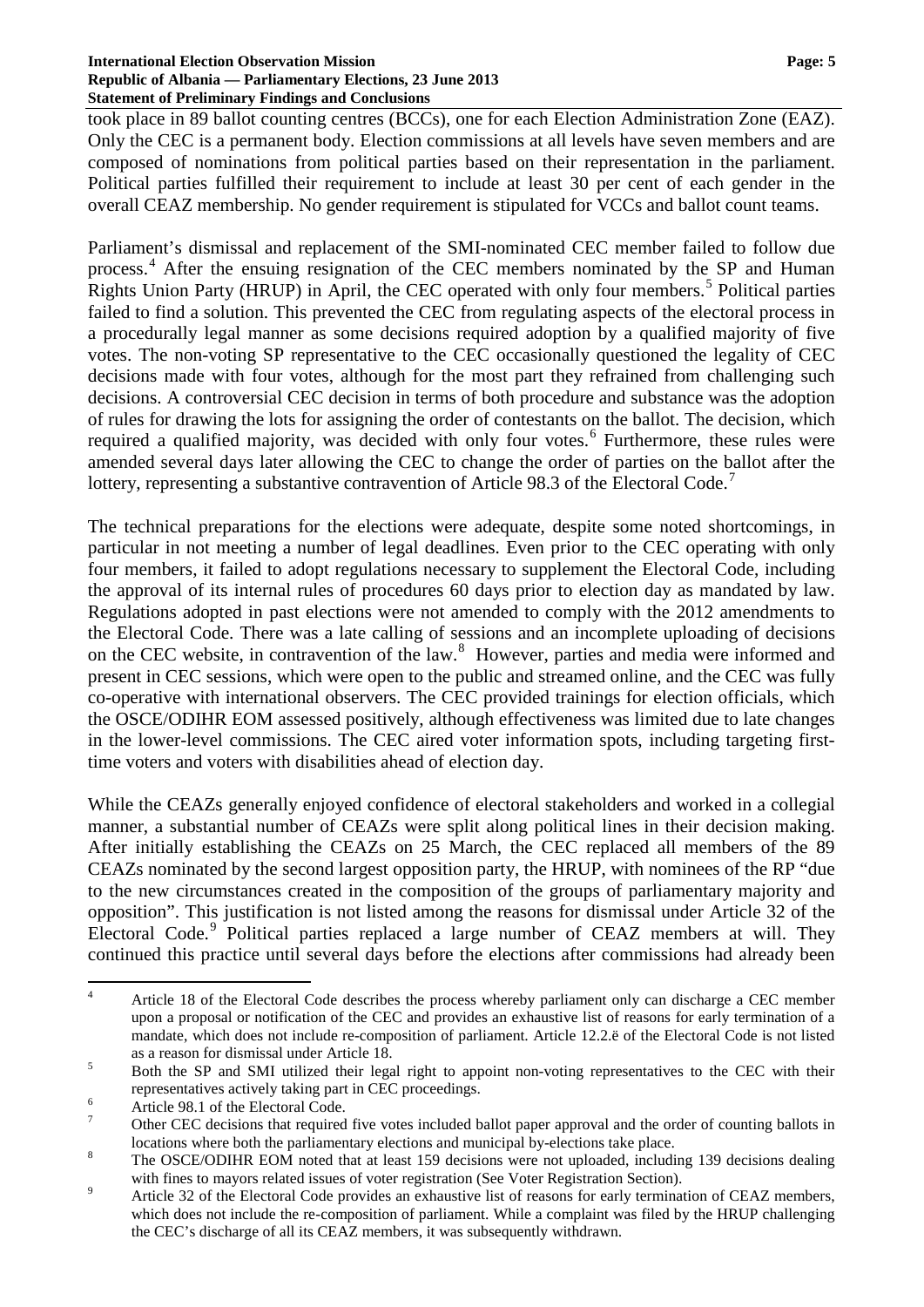#### **International Election Observation Mission Page: 6 Republic of Albania — Parliamentary Elections, 23 June 2013 Statement of Preliminary Findings and Conclusions**

trained. These continued replacements raised doubts regarding the impartiality of CEAZs and potentially reduced their effectiveness.<sup>[10](#page-5-0)</sup>

The establishment of voting centres (VCs) in private buildings remains a contested issue. In addition, the CEC relocated some 90 VCs after voter notifications had already been sent out and on questionable legal grounds.<sup>[11](#page-5-1)</sup> All entitled political parties continued to submit nominations for VCCs and ballot counting teams after legal deadlines and to request changes to replace a number of their nominees up until election day. Such replacements caused uncertainty, disruptions in preparations, and violated the law in case of the VCCs.

### **New Election Technologies**

The Electoral Code tasked the CEC to pilot two new election technologies for these elections: an electronic counting system (ECS) in Fier District and an electronic voter verification system (EVS) in Tirana District. Preparation for both pilots extended past legal deadlines making successful implementation infeasible. In addition, the CEC failed to adopt all required regulations necessary for system testing and implementation. The CEC decision to maintain the design of the ballot, in conjunction with the large number of contestants on the ballot, rendered the implementation of the ECS impossible with the hardware specified. The CEC decision to terminate the ECS pilot project was taken on 17 June. In addition, preparations for the EVS were marred by a lack of clear test success criteria, as demonstrated in a public test. On 18 June, the CEC also officially cancelled the implementation of the EVS system owing to a number of unforeseen shortcomings identified during testing related to system security and possible voting delays.<sup>[12](#page-5-2)</sup> Detailed and timely project planning, stakeholder collaboration and voter education required to procure, test, train on and implement such complex electronic systems were lacking throughout the process.

### **Voter Registration**

According to the CEC, 3,271,885 voters were included on voter lists  $(VLs)$ .<sup>[13](#page-5-3)</sup> Voters residing abroad remained on VLs at their last registered address. Some 20 voting centres were established in prisons and detention centres. In the 40 days before election day, voters could be added to VLs only by court decisions; the OSCE/ODIHR EOM noted that few such requests were filed. VLs are extracted from the electronic database of the National Civil Status Register maintained by the MoI, with mayors responsible to certify VL accuracy and required to inform the CEC about the voter numbers and VC locations. Some 139 local mayors were fined for not fully meeting their legal obligation to inform the CEC of the number of voters and locations of voting centres.

Overall, there was confidence in the accuracy and quality of VLs, with some concerns expressed primarily by the smaller political parties. Although VLs were posted for public display, international observers noted either some delay in posting the VLs or placement in inaccessible locations. In addition, voters could check their details online. However, the effectiveness of these

<span id="page-5-0"></span><sup>&</sup>lt;sup>10</sup> Some 169 replacements to CEAZ membership represents approximately 22 per cent of total their number. The OSCE/ODIHR had previously recommended repealing the allowance of political parties to recall CEAZ members, however only a similar provision regarding recall of VCC members was repealed in the 2012 revision of the Electoral Code.<br><sup>11</sup> Article 64.2 of the Electoral Code requires force majeure for late changes to the location of voting centres. Two

<span id="page-5-1"></span>cases challenging the late changes were filed in the Electoral College and one was upheld.<br><sup>12</sup> On 20 June, the SP lodged a request to the Prosecutor's Office to criminally charge the four CEC members and

<span id="page-5-2"></span>responsible CEC employees under Article 248 of the Criminal Code, abuse of public functions, for cancellation of the EVS pilot.<br>
The CEC reported 949 more voters on VLs compared to numbers released by the MoI.

<span id="page-5-3"></span>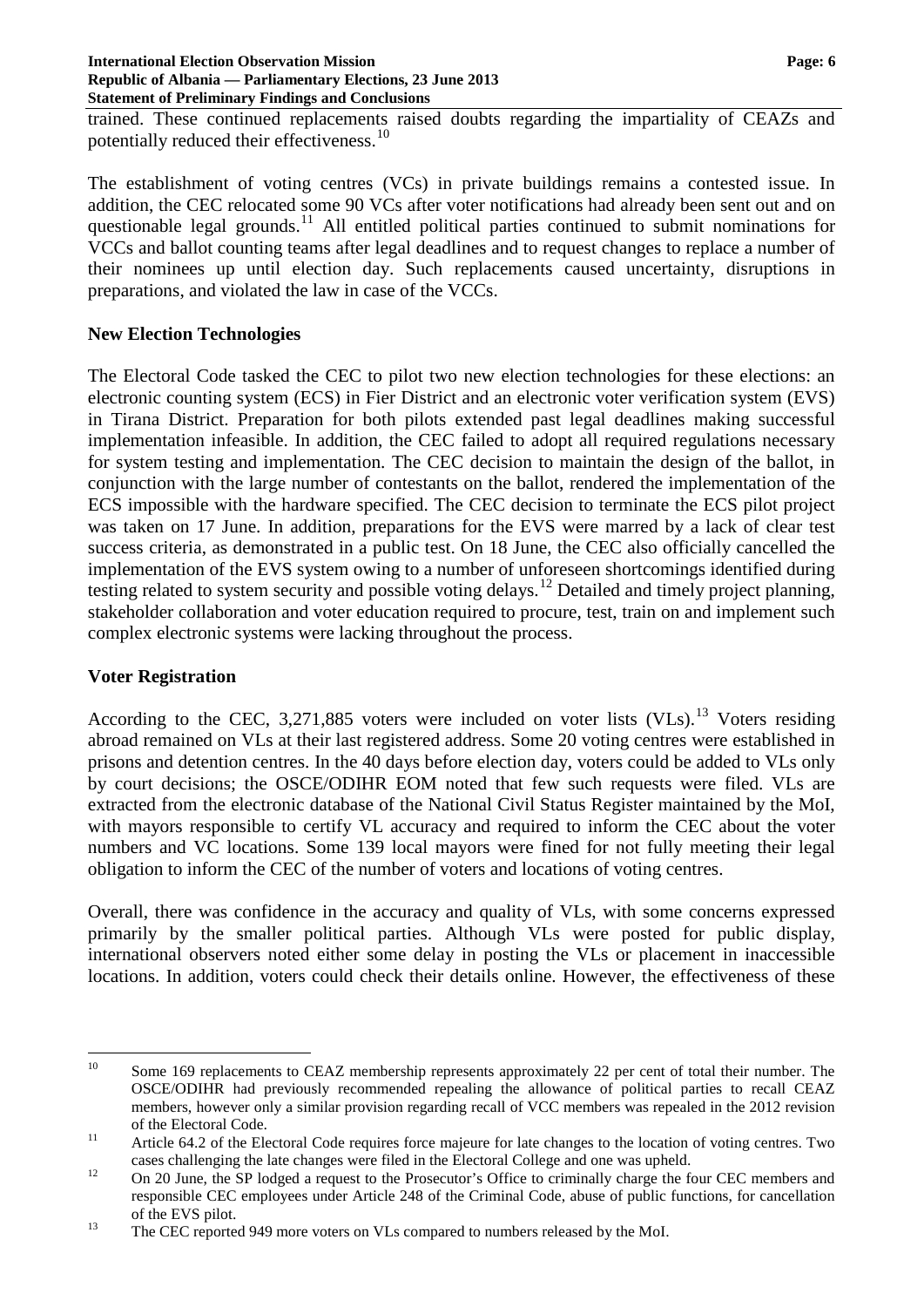#### **International Election Observation Mission Page: 7 Republic of Albania — Parliamentary Elections, 23 June 2013 Statement of Preliminary Findings and Conclusions**

measures could have been improved through more extensive voter information.<sup>[14](#page-6-0)</sup> The law required the MoI to remove all 1,130 citizens over the age of 100 from VLs as a measure to deal with potentially deceased voters and obliged them to apply for re-inclusion; 380 did so. In some instances, interlocutors raised the issue of deceased voters who remained on VLs. The MoI announced that the number of voters without a complete address was reduced by some 35 per cent from 542,808 to 348,346 between February and May, which furthered the accuracy and quality of VLs.

Contestants used their right to obtain copies of VLs and some assisted voters to verify their data, including by displaying VLs at party offices. As required by law, the CEC appointed two auditors (proposed by the DP and the SP) to verify voter list quality. Their separate final findings and recommendations were presented to the CEC and sent to the MoI. However, this was done too late to have an impact on VL accuracy.

#### **Candidate Registration**

Sixty-six political parties and two independent candidates were registered as contestants in a largely inclusive process that offered voters a genuine choice. The CEC initially registered 64 political parties and 2 independent candidates, with 6 parties and 5 independent candidates denied. Of the six parties that appealed, two had their appeals satisfied and were registered by the court.<sup>[15](#page-6-1)</sup> The CEC, after providing parties an opportunity to make corrections, approved all candidate lists with a total of 7,149 candidates, including 2,753 women. According to the Electoral Code, candidates have to resign from high-level public posts prior to registration. One candidate did not do so.<sup>[16](#page-6-2)</sup>

Each candidate list is legally required to include at least one male and one female in the top three positions and must consist of at least 30 per cent of each gender. To meet the quota, many parties included women at the bottom of the lists in unwinnable positions. The provision that obliged the CEC to deny registration for non-compliant lists was repealed in 2012, reducing the effectiveness of the gender quota requirement. The CEC issued fines to the three largest parliamentary parties (the DP, SP, and SMI) for failing to meet the gender quota in four, six, and four districts, respectively.<sup>[17](#page-6-3)</sup> Although the CEC allowed these parties an opportunity to correct the gender quota breaches, they chose not to do so, and the non-compliant lists were registered.<sup>[18](#page-6-4)</sup>

### **The Campaign Environment and Campaign Finance**

Candidates actively engaged in a vibrant campaign. The campaign environment was peaceful overall with only a few isolated incidents of violence.<sup>[19](#page-6-5)</sup> As a positive development parties instituted

<span id="page-6-0"></span> $\overline{a}$ 14 The OSCE/ODIHR EOM noted that voters in more than half of the EAZs were neither notified about their VC location nor their number on the VL, as required by law.

<span id="page-6-1"></span><sup>15</sup> In the two cases overturned by the Electoral College, the CEC applied document requirements outside the legal criteria for party registration. In one case, the CEC denied one party registration for not having an official acronym. On appeal, the court upheld CEC's decision. The remaining cases of denied registration appeared to have a sound legal basis.

<span id="page-6-2"></span><sup>16</sup> See Article 63.4 of the Electoral Code. The head of the General Directorate for Prisons, a high-level official of the public administration, was a candidate on a DP list in Tirana and only stepped down on 19 June.

<span id="page-6-3"></span><sup>17</sup> In 2012, the fine for non-compliant lists was increased from Albanian Lek (ALL) 30,000 (EUR 215) to ALL 1 million (EUR 7,120) (Approximately 1 EUR=140 ALL).

<span id="page-6-4"></span><sup>18</sup> There were diverging interpretations among stakeholders regarding a new provision, Article 175.2 of the Electoral Code that apparently obliges the CEC to re-order candidate lists to comply with the gender quota. Civil society groups were critical of the CEC's failure to do so.

<span id="page-6-5"></span><sup>19</sup> Investigations of four possible election-related cases are ongoing: an attempted shooting of a local DP chairperson in Shtiqen commune (Kukes), the detonation of an explosive device outside the residence of a DP candidate in Vlore; the beating of a NDS candidate in Fier; and the beating of a VCC member nominated by the SP in Berat Region.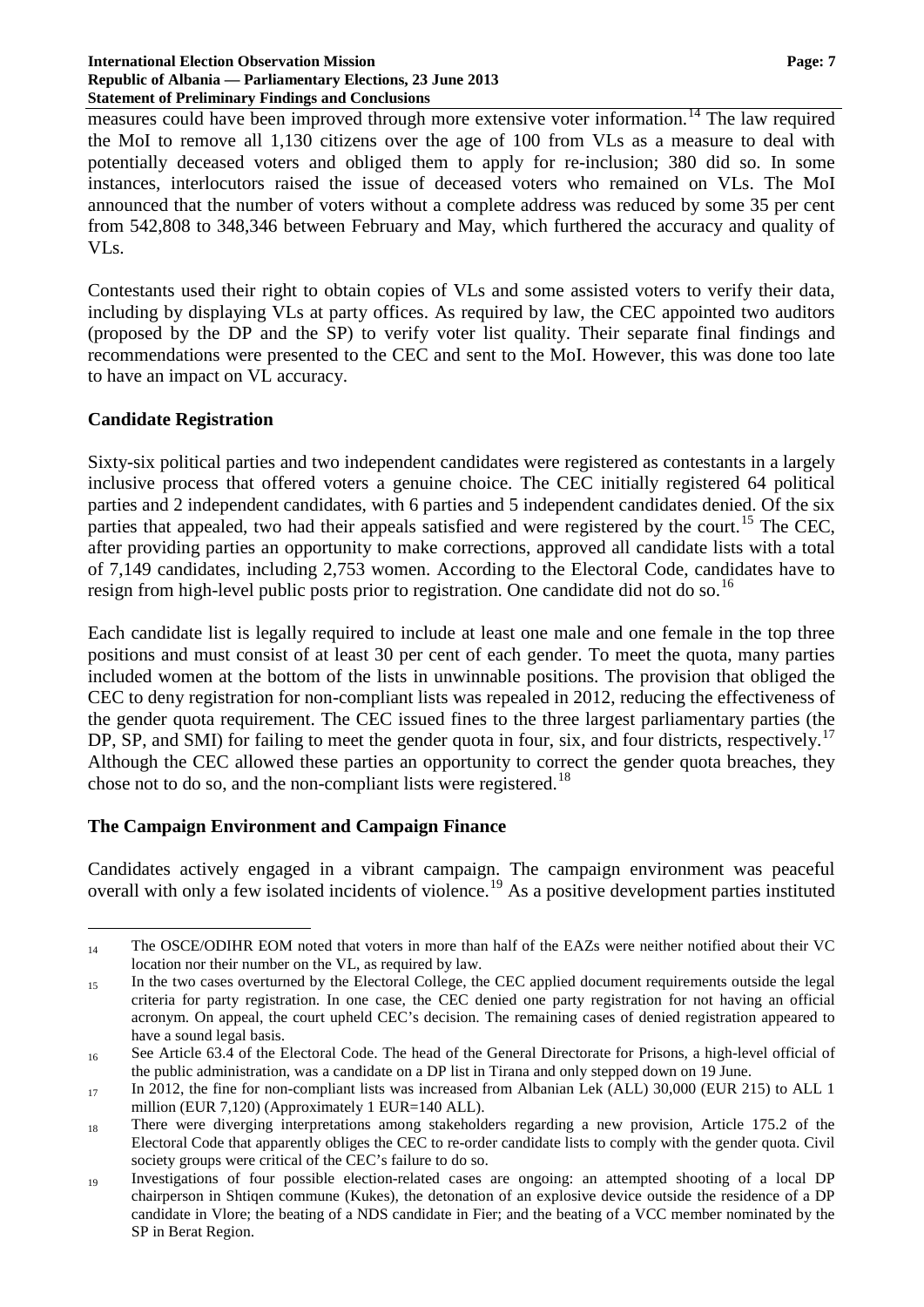and promoted programmatic platforms and engaged in substantive political debate. However, mutual accusations between the two largest parties, at times, detracted attention from the substance of the campaign.

Fundamental freedoms were respected and all contestants were able to campaign freely. Political parties began campaigning actively before the official campaign start on 24 May with leading political figures and top government officials touring the country to present candidates at largescale rallies. Parliamentary parties as well as the New Democratic Spirit (NDS) organized large rallies and concerts and used posters and banners extensively.<sup>[20](#page-7-0)</sup> Other parties held smaller-scale meetings and distributed leaflets only in areas where they expected higher levels of support. All parties used social media extensively throughout the campaign. While some mayors fulfilled their legal obligation to allocate advertising space by a formal decision, others did not, or agreed to a division of space proposed by and benefitting the larger parties.<sup>[21](#page-7-1)</sup>

The OSCE/ODIHR EOM noted the use of public vehicles and official buildings for campaign purposes by the two largest parties, which is prohibited by law.<sup>[22](#page-7-2)</sup> A number of official government events were accompanied by the governing party's campaign advertising and speeches. There was also campaign coverage on the prime minister's official government websites. These instances of continued blurring between state institution and party interests, challenged paragraph 5.4 of the 1990 OSCE Copenhagen Document and paragraph I.2.3 of the Venice Commission's Code of Good Practice in Electoral Matters. On 13 May, the prime minister issued an order obliging high-level public officials to prevent the use of public funds and means for campaign purposes, which reinforced existing legal provisions.

Widespread allegations that public-sector workers were required by their superiors to attend rallies or gather support for the governing party negatively affected the pre-election environment.<sup>[23](#page-7-3)</sup> OSCE/ODIHR observers noted specific instances of schools being closed during daytime rallies, with teachers and students compelled to attend.<sup>[24](#page-7-4)</sup> The SP claimed that their activists and supporters, including VCC members from past elections or their family members were dismissed from public sector jobs on political grounds. In some instances, the OSCE/ODIHR observers assessed these claims as credible.<sup>[25](#page-7-5)</sup> Such actions contravene paragraph 7.7 of the 1990 OSCE Copenhagen Document and paragraph I.3.2 of the Venice Commission's Code of Good Practice in Electoral Matters.<sup>[26](#page-7-6)</sup>

International observers were made aware of allegations of vote-buying, including by the two largest political parties against each other, which were assessed as credible and intensified in the days before election day and tainted the electoral environment. Most allegations focused on vulnerable

 $\overline{a}$ <sup>20</sup> The NDS was not officially recognized as a parliamentary party despite having one member in the parliament.

<span id="page-7-1"></span><span id="page-7-0"></span><sup>21</sup> In Vlore, the mayor refused to provide an independent candidate as well as the Red and Black Alliance with information about allocated space and venues for campaign purposes. In Shkoder, the NDS claimed they were unable to organize a meeting in a local theatre or to have access to billboards.

<span id="page-7-2"></span><sup>22</sup> Examples included campaign material on public buses in Tirana and Kamez (for the DP), in Gjirokaster (for the SP) and in Delvine, Vlore Region (for the Party for Justice, Integration and Unity, PJIU); and local municipal buildings used for campaign purposes in Kruje (for the DP), in Gramsh and Librazhd (for the SP), and in Durres (for the PJIU and DP).

<span id="page-7-3"></span><sup>23</sup> For example: in Lac (Lezhe) a school director was dismissed reportedly for not following the request of her supervisor to have teachers attend a DP rally. On 14 June, the SP filed a criminal report alleging a director in the Ministry of Economy, Trade, and Energy, officially ordered her employees, in writing, to collect contact information of committed DP voters.

<span id="page-7-4"></span> $_{24}$  DP rally in Kukes on 23 May and SP rally in Divjake (Fier) on 8 June. At these and a number of other campaign events, the OSCE/ODIHR EOM noted up to 30 per cent of those present were schoolchildren.

<span id="page-7-5"></span><sup>&</sup>lt;sub>25</sub> See Complaints and Appeals Section.

<span id="page-7-6"></span><sup>26</sup> Paragraph 7.7 provides for the conduct of the campaign in an atmosphere where voters may cast their vote free of fear of retribution.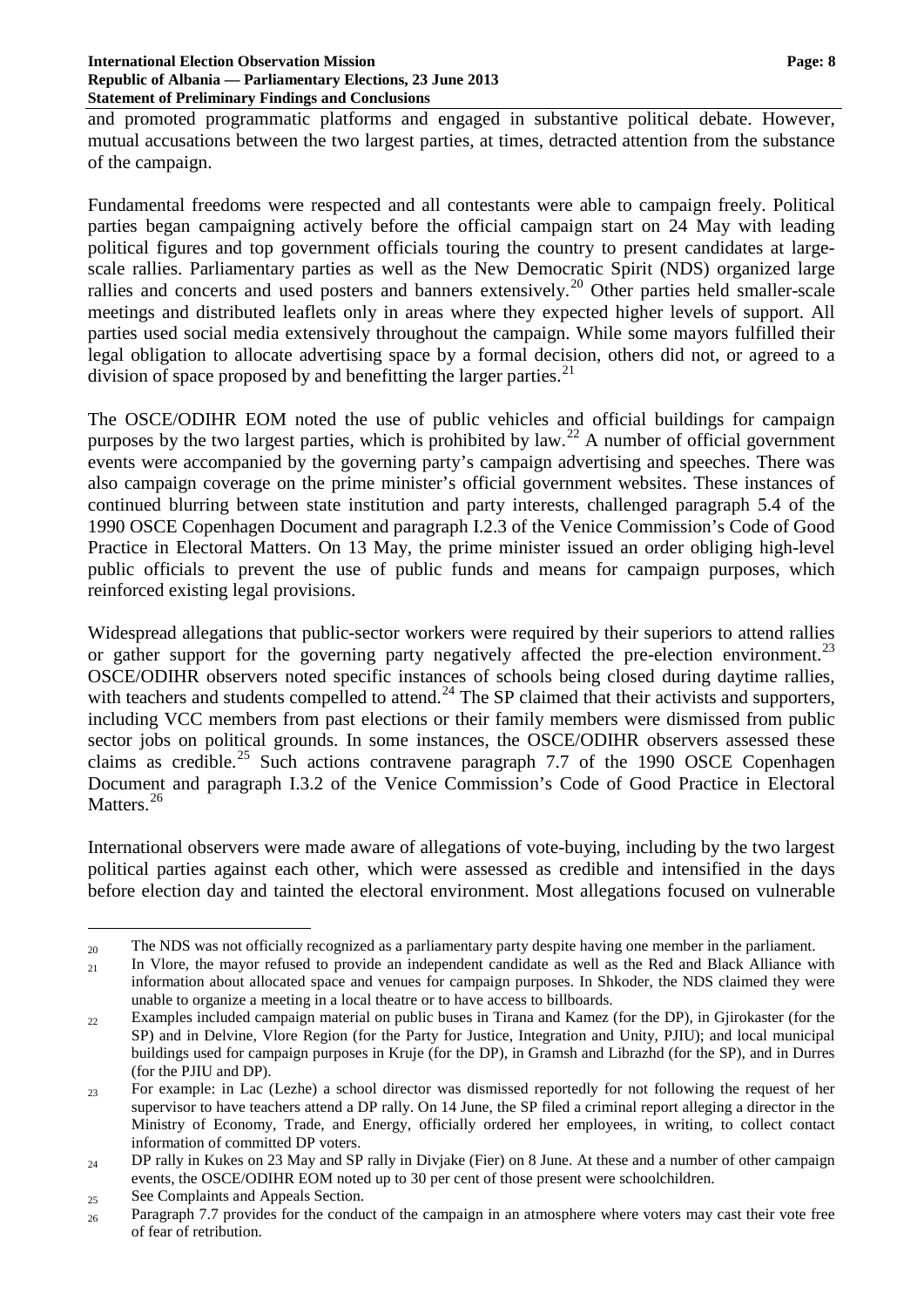groups, in particular the Roma and poorer communities particularly in rural areas. In exchange for votes, offers reportedly included money, debt coverage, material goods or public sector jobs.<sup>[27](#page-8-0)</sup>

A CEC decision on distributing advanced funds from the state budget for contestants' campaigning came 11 days after the start of the official campaign due to a late decision of the parliament.<sup>[28](#page-8-1)</sup> Private campaign donations were allowed with a limit on individual donations of ALL 1 million and an overall limit of no more than ten times the amount granted from the state budget. Contestants had to maintain a registry of private donors and donations, but total campaign expenditures were to be reported to auditors appointed by the CEC only after the elections. The legal framework does not provide for sufficient transparency in campaign finance reporting as there are no disclosure requirements before election day. A number of NGOs expressed concern about political parties overspending the legal limits.

### **The Media**

The media environment was pluralistic throughout the campaign and offered content diversity, which allowed voters to make an informed choice. However, editorial independence was hampered by political influence.

Broadcast media are the primary source of information for citizens, with numerous media outlets operating across the country. Print media is also diverse, but constrained by limited circulation. Internet provides an open sphere for public discourse. The Electoral Code regulates all broadcast media during the election campaign, including news coverage, paid advertisements and free airtime.[29](#page-8-2)

The media monitored by the OSCE/ODIHR EOM devoted extensive coverage of the elections in different types of programmes, including 36 televised debates among party representatives.<sup>[30](#page-8-3)</sup> The monitored broadcast media generally respected the 24-hour campaign-silence provision. The public broadcaster *TVSH* granted all contestants free airtime in accordance with the Electoral Code. *TVSH* provided equitable news coverage of the major political parties (40 per cent to the DP, 6 per cent to government, 41 per cent to the SP), however a more positive tone was noted towards the DP and the government (45 per cent for the DP compared to less than 1 per cent for the SP), thus undermining its legal obligation of impartiality. All the other political parties received only 13 per cent of news coverage.

While broadcast media were required to provide parliamentary parties with less than 20 per cent of seats in parliament half of the time guaranteed to the largest parties, none of the monitored media fulfilled this obligation.<sup>[31](#page-8-4)</sup> The two major political parties exceeded the 90-minute limit of paid advertising, in breach of the law.

The monitored private broadcasters showed some divisions. *TV Klan* devoted 53 per cent of its news coverage to the DP (mostly positive in tone) and 28 per cent to the SP (often negative). While relatively balanced towards the two large parties, *Top Channel* and *Vizion Plus* news coverage of

<span id="page-8-0"></span><sup>&</sup>lt;sup>27</sup> The OSCE/ODIHR EOM received multiple reports of vote-buying from at least seven districts and was made

<span id="page-8-1"></span>aware of several arrests.<br><sup>28</sup> Parliament allocated a total of ALL 65 million for the public funding of electoral campaigns.

<span id="page-8-2"></span>

<span id="page-8-3"></span><sup>&</sup>lt;sup>29</sup> There are no regulations for print media in the Electoral Code.<br><sup>30</sup> The OSCE/ODIHR EOM monitored the primetime political coverage of six TV channels (TVSH, Top Channel, TV Klan, Vizion Plus, News 24 and Ora News), and four daily newspapers (Panorama, Shqip, Mapo and

<span id="page-8-4"></span>Shqiptarja.com).<br><sup>31</sup> In total, the four smallest parliamentary parties received 9 per cent of news coverage on TVSH, 10 per cent on TV Klan, 16 per cent on Top Channel, 13 per cent on Vizion Plus, 17 per cent on News 24, and 17 per cent on Ora News.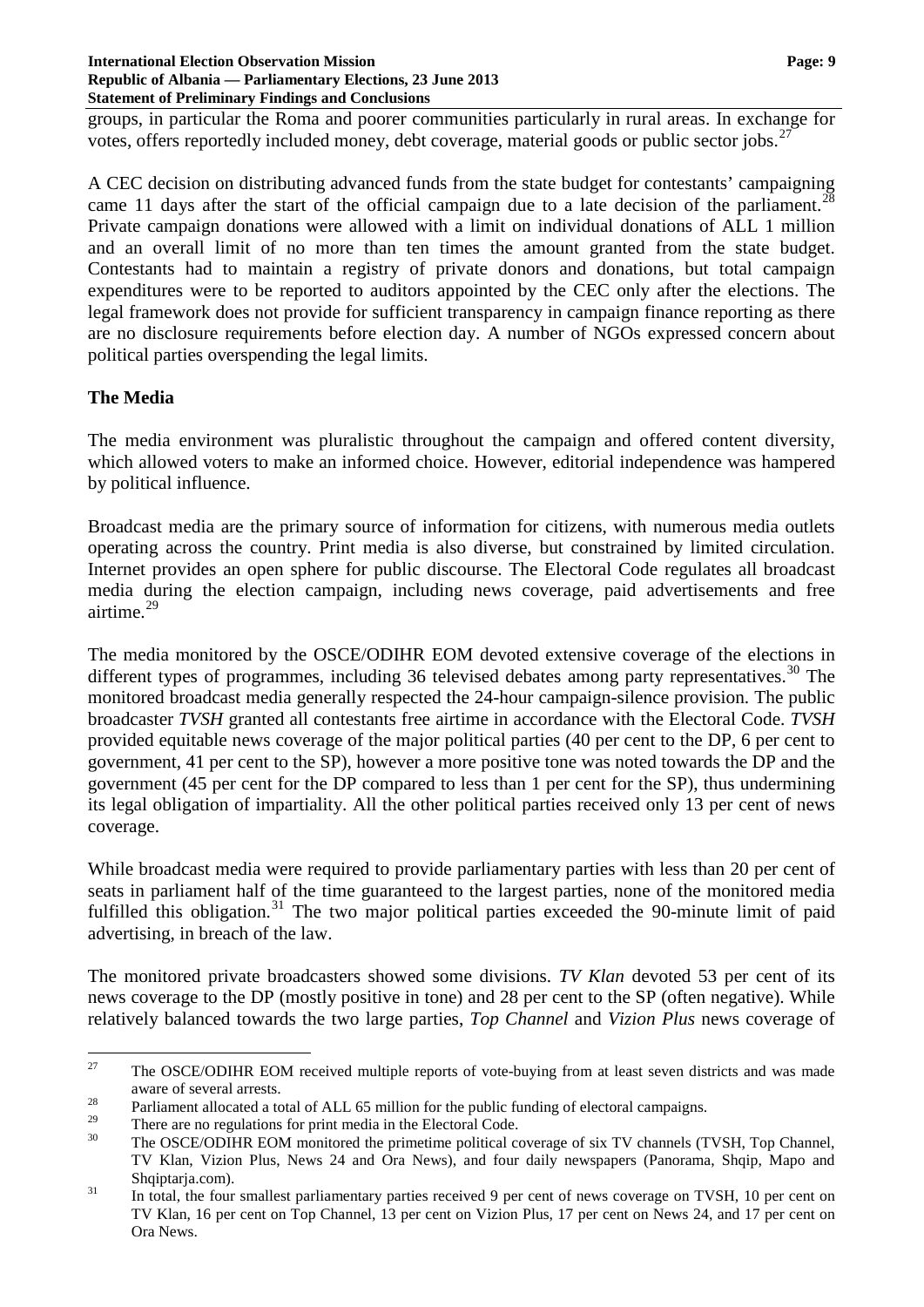#### **International Election Observation Mission Page: 10 Republic of Albania — Parliamentary Elections, 23 June 2013 Statement of Preliminary Findings and Conclusions**

the government was often negative in tone. The news channels *News 24* and *Ora News* provided generally neutral coverage of the main parties. For the print media, the OSCE/ODIHR EOM media monitoring noted a similar polarization with *Shqip* and *Shqiptarja.com* mainly favoring the opposition and *Mapo* and *Panorama* the ruling party. The OSCE/ODIHR EOM media monitoring noted that women candidates received marginal news coverage (from one to five per cent on the monitored TV channels), reflecting continuing issues with women's participation in political life.

The Media Monitoring Board (MMB) was established over a month after the legal deadline.<sup>[32](#page-9-0)</sup> It submitted proposals to the CEC divided along partisan lines pointing to a lack of collegiality and independence.<sup>[33](#page-9-1)</sup> The MMB failed to provide the CEC with daily reports as legally required. During the campaign period, the CEC examined only two of the three MMB weekly reports, which, in some cases, contained inaccuracies. $34$  Overseeing media coverage by competent authorities remained problematic, particularly in regard to the lack of effective and timely remedies.<sup>[35](#page-9-3)</sup> However, no formal media related complaints were lodged with the CEC.

Although prohibited by law, the CEC did not suspend the airing of spots funded by the Ministry of Defense, the Ministry of Public Works, Transport and Telecommunications, the Ministry of Justice, the Albanian Development Fund, and the Albanian Postal Service, which featured government achievements. These spots were aired by *TVSH, TV Klan, News 24 and Ora News* 

On 3 June, the CEC adopted a controversial decision without consulting the MMB, which implied a requirement for broadcasters to air pre-recorded campaign material prepared by electoral subjects in their newscasts.[36](#page-9-4) This decision impinged upon the editorial freedom, exceeded CEC's regulatory power, and is inconsistent with OSCE commitments and Council of Europe standards.<sup>[37](#page-9-5)</sup> While the Electoral Code allows electoral subjects to submit their own materials, broadcasters are not obliged to air them in news programmes. As a consequence of the CEC decision, party materials were widely used by broadcasters, thus limiting viewer access to independent reporting.<sup>[38](#page-9-6)</sup> The People's Advocate (Ombudsperson) recommended the CEC repeal its decision.

### **National Minorities**

Minorities generally enjoyed respect of their rights. National minorities are guaranteed equal rights under the Constitution. While no reliable official data on minorities is available, it is widely believed that the Greek and the Roma communities are the largest. Smaller minorities include ethnic Macedonians, Bulgarians, Serbs, Montenegrins, Bosniaks and Vlachs. A number of political parties addressed minority communities in their platforms. The HRUP and the Greek Ethnic Minority for the Future mainly focused on the Greek minority. The Macedonian Alliance for European Integration and the National Tolerance Party focused on the ethnic Macedonian and the Roma and Egyptian minority vote, respectively. The law does not permit languages other than

<span id="page-9-2"></span>

<span id="page-9-0"></span> $32$  The MMB was charged with media monitoring and proposing administrative sanctions during the campaign.<br>33 The MMB reached a consensus only on measures for compensatory airtime. Other proposals were signed by four

<span id="page-9-1"></span>members proposed by the parliamentary majority or by the three members proposed by the opposition.<br>As noted by the CEC and the MMB itself on 6 June.<br>For instance, the CEC did not take any decisions about the proposals made

<span id="page-9-3"></span>

<span id="page-9-4"></span>MMB members regarding TV spots funded by public institutions.<br><sup>36</sup> The CEC disregarded a 2011 Electoral College decision that overturned a previous CEC decision ordering broadcasters to air tapes prepared by electoral subjects in case stations could not provide their own news

<span id="page-9-5"></span>coverage. (See also Complaints and Appeals Section). <sup>37</sup> Including paragraph 9.1 the 1990 OSCE Copenhagen Document, paragraph 26 of the 1991 Moscow Meeting Document, and paragraph. I.3 of the CoE Recommendation CM/Rec (2007), which states that "Regulatory

<span id="page-9-6"></span>frameworks on media coverage of elections should respect the editorial independence of the media." Instances of prepared tapes by political parties broadcast as news items in local media were also reported by the OSCE/ODIHR EOM in Shkoder, Durres, Tirana, Elbasan and Korce.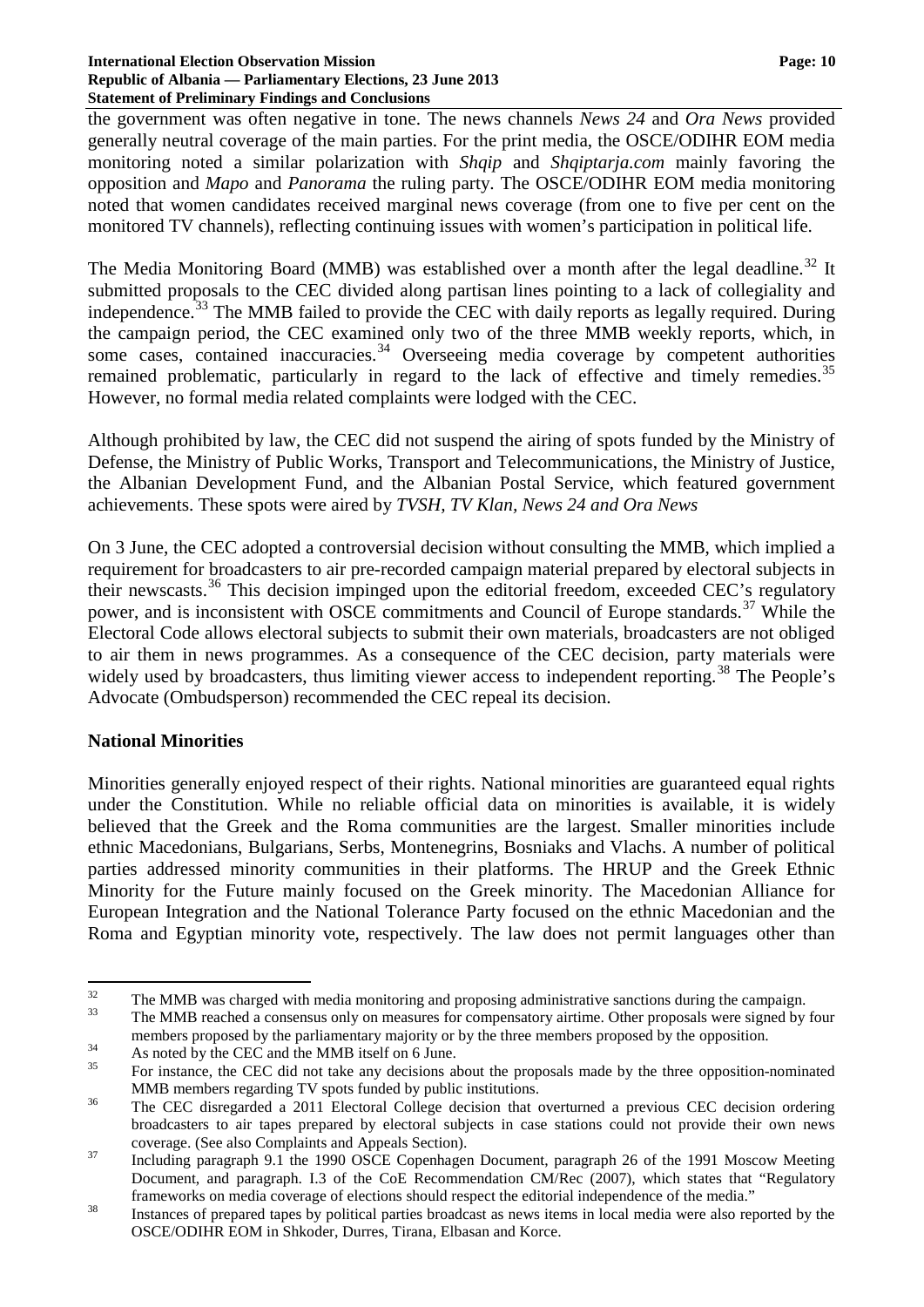Albanian on TV advertising, which has been interpreted to include election campaign spots.<sup>3</sup> Otherwise, all electoral subjects campaigned freely in their preferred language. Specific issues of minorities were rarely addressed by political parties' campaigns, except by minority parties. Some leaders of the Roma and Egyptian communities noted that a number of their voters lacked ID cards.

#### **Complaints and Appeals**

Electoral stakeholders were not adequately provided effective legal remedy and due process to resolve election-related grievances, in contravention of paragraph 5.10 of the 1990 OSCE Copenhagen Document and paragraph II.3.3 of the Venice Commission's Code of Good Practice in Electoral Matters. In key cases, adjudicative bodies refused consideration of complaints or exceeded their jurisdiction. Moreover, electoral subjects rarely used available electoral dispute resolution mechanisms, including for a reported lack of confidence in the election administration, courts, and law enforcement bodies.

Complaints against CEC decisions can be lodged with the Electoral College, which has 10 days to adjudicate.<sup>[40](#page-10-1)</sup> According to the Venice Commission's Code of Good Practice in Electoral Matters, this is an unduly lengthy deadline in a pre-election period that according to some political parties deterred their filing of complaints.<sup>[41](#page-10-2)</sup> The right of political parties to each veto one Electoral College judge was repealed in 2012, increasing the body's independence. All decisions of the Electoral College are final, although the Constitution guarantees the right to judicial appeal.

Furthermore, while the Constitutional Court is mandated under Art.131.f of the Constitution to review final court decisions to ensure compliance with constitutional guarantees of due process, it refused jurisdiction to review Electoral College decisions for adherence to this principle. Only contestants have a right to file complaints against election administration bodies. Voters, citizen groups and NGOs may not challenge administrative decisions or other actions that impact their voting or public electoral rights, denying the right to effective remedy in the electoral process.<sup>[42](#page-10-3)</sup> Even the CEC's enforcement of gender quota provisions and its regulation of media broadcaster obligations could not be challenged in court by concerned groups.

The SP appealed to the Constitutional Court challenging the constitutionality of the parliament's decision on seat distribution. It argued that the parliament was not legally mandated to take a decision without the CEC's proposal and that its failure to apply the current population distribution statistics violated the equality of the vote. The Court refused jurisdiction over the case without sound legal basis. The court held that the claimant had not exhausted its legal remedies. However, decisions of the parliament are not reviewable by the Electoral College or any other court.

The CEC's failure to adopt a decision on the number of EAZs was challenged in the Electoral College. In its decision, the Electoral College established the number of EAZs, in contravention of Article 145.2, which required the Electoral College to order the CEC to decide the number of EAZs. In two cases of unlawful VC and BCC locations, the Electoral College selected new locations instead of referring the matter back to the CEC to adopt a new decision. The Electoral College

<span id="page-10-0"></span><sup>&</sup>lt;sup>39</sup> In contravention of paragraph 32.5 of the 1990 OSCE Copenhagen Document: "persons belonging to national

<span id="page-10-1"></span>minorities have the right[…] to disseminate, have access to and exchange information in their mother tongue".<br>The Electoral College comprising eight judges selected by lottery from the Court of Appeal before each national election whose mandate is limited to adjudicating complaints against the CEC. In the pre-election period, the Electoral College adjudicated 15 complaints; 8 related to party registration, 6 to the administration of the election, 1 challenging a gender quota fine.<br>
See paragraph II.3.3.g of the Venice Commission's Code of Good Practice in Electoral Matters, which states that

<span id="page-10-2"></span><sup>&</sup>quot;time-limits for lodging and deciding appeals must be short (three to five days for each at first instance)." 42 Voters may only appeal against exclusion from the voter register and civil society groups may only appeal

<span id="page-10-3"></span>against decisions denying them accreditation as election observers.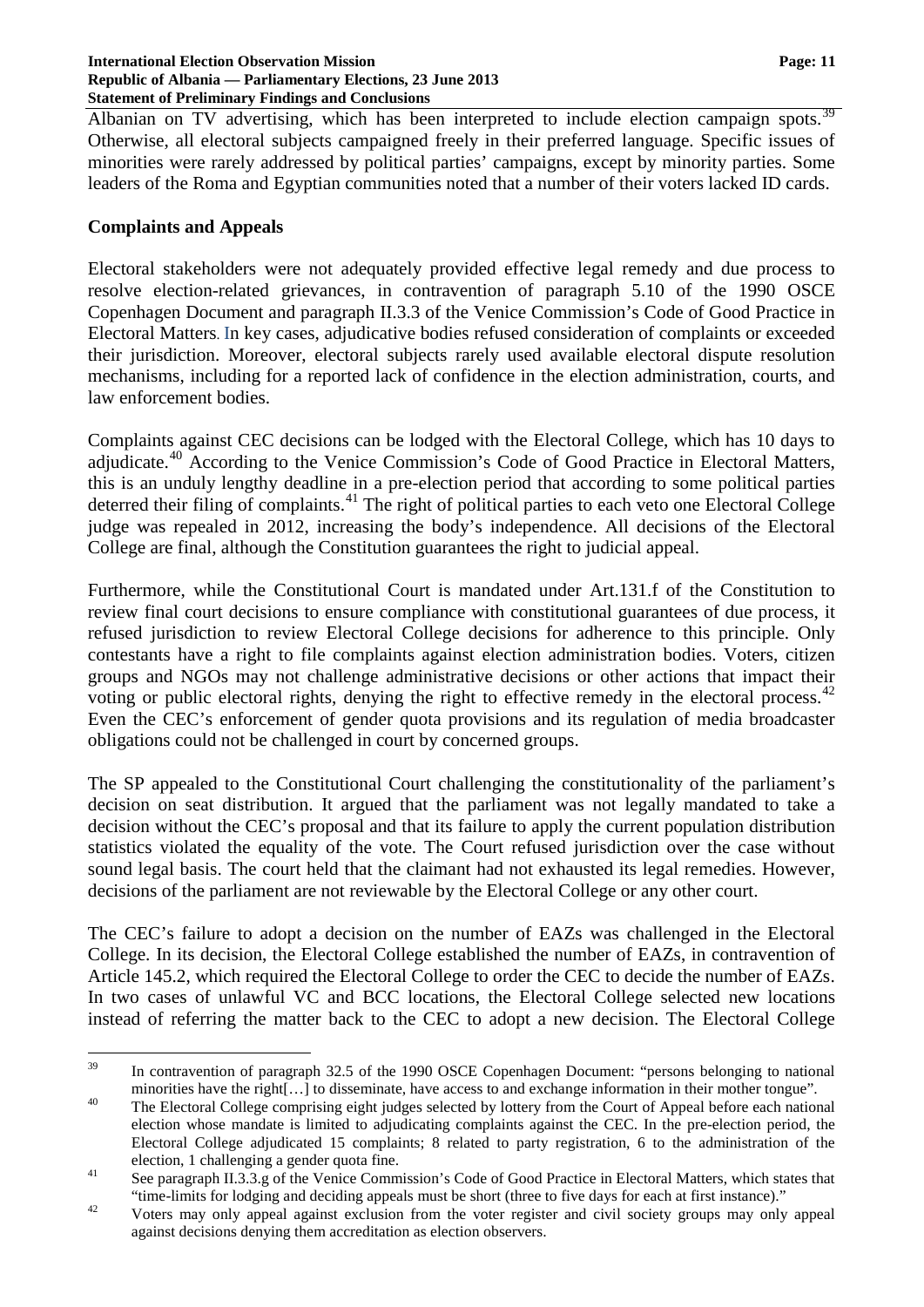assumed the administrative responsibilities of the CEC, which is not in line with procedures foreseen by the law. The way in which these decisions were handled *de facto* does not allow for effective legal review.

Although parties raised allegations of campaign violations, particularly pressure on public servants, complaint mechanisms were generally not utilized.<sup>[43](#page-11-0)</sup> According to the Ombudsperson, citizens risked losing jobs or other repercussions if they filed complaints of political pressure.<sup>[44](#page-11-1)</sup> The CEC is responsible for overseeing adherence to the Electoral Code, including administrative prohibitions on the misuse of state resources. However, when the SP non-voting representative to the CEC raised a complaint on the dismissal of two teachers for refusal to participate in DP campaigning, the CEC Chairperson refused to open a discussion on the matter.<sup>[45](#page-11-2)</sup>

### **Citizen and International Observers**

The Electoral Code provides for citizen and international observation. Citizen observers are nominated by domestic NGOs. Citizen and international observer organizations, as well as contestants, have the right to observe all aspects of the electoral process. Political parties competing individually and independent candidates may appoint one observer per voting centre and one per ballot counting table. Coalitions may appoint three observers per voting centre and counting table. Citizen observers do not have the right to obtain copies of the Record of Closing of Polls and the aggregate table of counting results or to file election-related complaints.

The CEC accredited 8,504 citizen observers from 46 organizations and 792 international observers. A number of the citizen observer groups engaged in long-term observation efforts and issued reports throughout the process.

### **Election Day, Counting and Tabulation of Results**

Election day generally took place in an orderly manner. However, a violent clash in the morning outside a VC in Lac (Lezhe District) resulted in the death of one party supporter and injuries to two others, including one candidate. While this and other isolated cases of violence tarnished the start to the elections, election day generally progressed peacefully. The CEC uploaded preliminary results, although they were not regularly updated as counting proceeded.

Overall, opening was assessed positively in 84 percent of the 122 VCs observed, and negatively in 16 per cent, which is noted as significant. Observers reported a delay in opening in 72 per cent of VCs observed, for reasons including a lack of organization, arguments over procedures, the late arrival of VCC members or missing material such as ink or ballots.[46](#page-11-3) Delays of more than a halfhour were reported in 15 cases. In 12 cases observed, the record of sealing was not deposited in ballot boxes prior to the start of voting as prescribed by law. Observers of contestants and citizen groups were noted present in 87 and 35 per cent of voting centres, respectively.

<span id="page-11-0"></span><sup>&</sup>lt;sup>43</sup> In one instance, the SP lodged complaints as a criminal matter requesting that the prosecutor charge teachers' supervisors under Art. 328.a of the Criminal Code. This article was added in March 2012, which criminalizes

<span id="page-11-1"></span>forcing citizens to participate in campaign activities. <sup>44</sup> The Ombudsperson established a working group on election-related matters and publically urged public servants under pressure to campaign to file complaints, and issued recommendations to the prime minister, mayors, and Minister of Education and Science requesting them to issue orders prohibiting the participation of public servants and school-age children in campaign events during work and school hours.<br>No official complaints were filed with the CEC in the pre-election period.<br>VC 2547, CEAZ 46 (Cerrik, Elbasan District) no ballots were prese

<span id="page-11-2"></span>

<span id="page-11-3"></span><sup>12:30</sup> hrs after which voting began.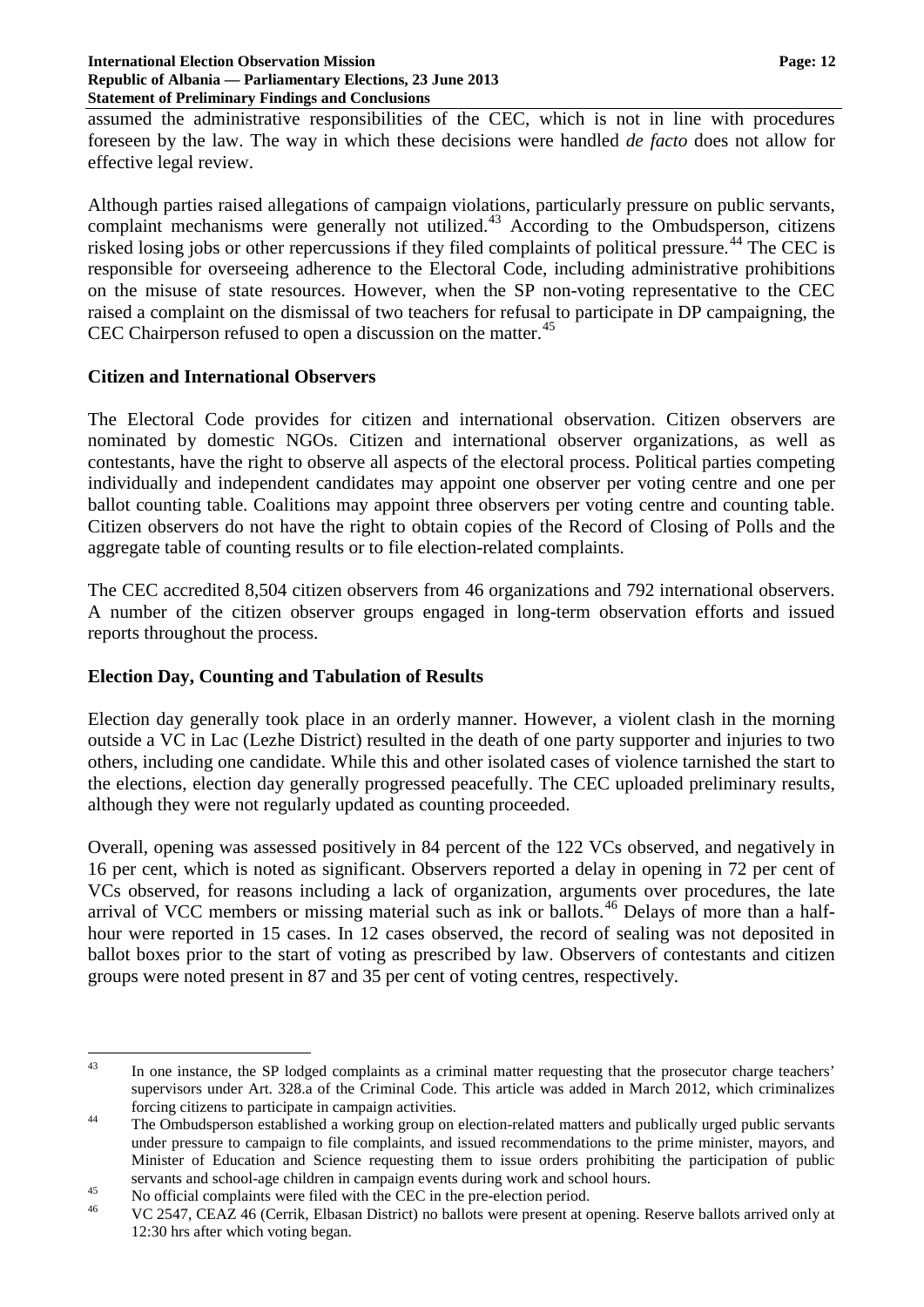#### **International Election Observation Mission Page: 13 Republic of Albania — Parliamentary Elections, 23 June 2013 Statement of Preliminary Findings and Conclusions**

Voting was observed in 1,363 VCs. Of those, 94 per cent were assessed as good or very good and 6 per cent as bad. Only seven VCs observed were assessed as very bad. Indications of possible ballot box stuffing were observed in three  $VCs$ <sup>[47](#page-12-0)</sup> Instances of group/family voting were observed in some 14 per cent of VCs, and more frequently in rural areas. Proxy voting was observed in five per cent of VCs. In three per cent of VCs, one person was observed assisting multiple voters, and in three per cent, one person was observed attempting to influence voters for whom to vote. Multiple voting was observed in 12 VCs.<sup>[48](#page-12-1)</sup> Observers gave a more negative overall assessment in rural areas (10 per cent) compared to urban areas (3 per cent).

Observers of contestants were present in 89 per cent and citizen observers in 22 per cent of VCs observed, adding to transparency. However, interference in voting by observers of contestants was observed in eight per cent of the VCs. Those interfering equally represented both the DP-led and SP-led coalitions. Ink-verification, one of several safeguard against multiple-voting, was among the most frequently observed irregularities and was not done consistently in some 28 per cent of VCs observed. International observers were present in 9 out of the 20 prisons where VCs were established and in all cases assessed the voting process positively.

The closing of polls and transfer of materials was observed in 93 cases and assessed as good or very good in 79 cases, and as bad in 6 cases. Most VCs closed on time with only ten closing with a delay of more than 15 minutes; three for more than an hour. Some irregularities were noted, mainly due to uncertainty over procedures. The numbers of the ballot box seals were not properly recorded in 10 cases and copies of the record of closing were not always given to those entitled (12 cases observed). In all but eight observed cases, materials arrived to the BCCs within the prescribed three-hour timeframe.

Based on 82 reports from 73 of 89 BCCs, observers assessed material intake as good or very good in all cases, but one. The process was generally transparent, although activities were at times affected by overcrowding, which was observed in 15 cases. Thus far, observers have reported that only one material box was declared 'irregular'. In a number of BCCs, counting teams were not yet established or were still receiving training during the intake of ballot boxes, which caused delays to the start of the count. Subsequent delays in the counting process were noted in locations where counting teams took extended breaks.

At the time of writing, in most locations where counting had started, it was assessed positively. Procedures for ballot validation were generally followed, and results were consistently recorded in the aggregate table of results. In some instances, observers were placed too far from counting tables for meaningful observation, thus detracting from the overall transparency.

> *The English version of this report is the only official document. An unofficial translation is available in Albanian.*

<span id="page-12-0"></span><sup>&</sup>lt;sup>47</sup> Non-randomly stacked ballots were observed in the ballot box in VC 4190 in EAZ 77 (Permet, Gjirokaster

<span id="page-12-1"></span>District), VC 1942 in EAZ 37 (Tirana District), and VC 3192 in EAZ 59 (Fier District).<br><sup>48</sup> In VC 2955, CEAZ 57 (Lushnje, Fier District) some 15 cases of multiple-voting were observed.